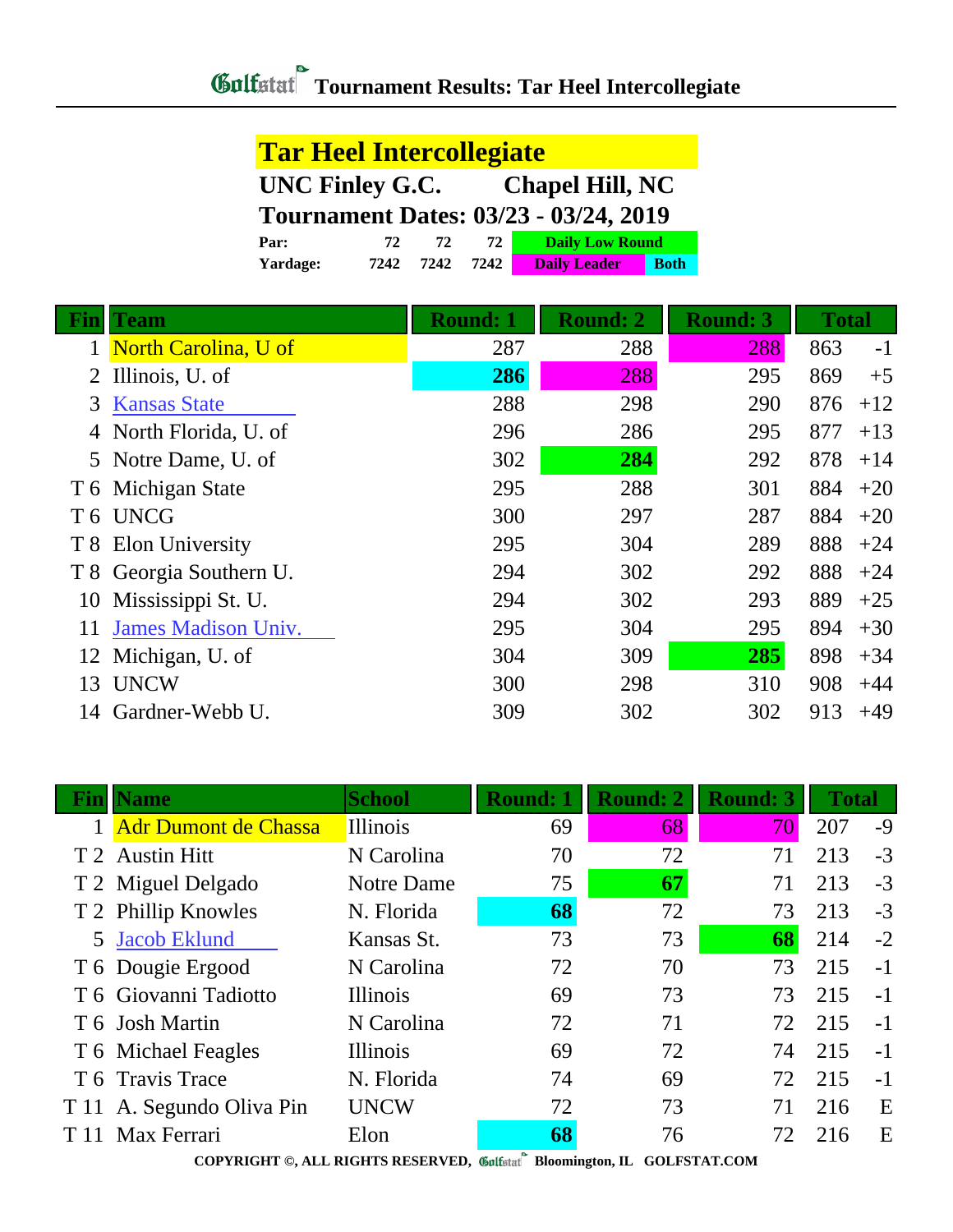## **Gulfatat Tournament Results: Tar Heel Intercollegiate**

|      | <b>Fin</b> Name         | <b>School</b> | <b>Round: 1</b> | <b>Round: 2</b> | <b>Round: 3</b> | <b>Total</b> |      |
|------|-------------------------|---------------|-----------------|-----------------|-----------------|--------------|------|
|      | T 11 Varun Chopra       | Illinois      | 72              | 71              | 73              | 216          | E    |
|      | T 14 Donnie Trosper     | Mich. St.     | 70              | 71              | 76              | 217          | $+1$ |
|      | T 14 James Piot         | Mich. St.     | 75              | 70              | 72              | 217          | $+1$ |
|      | T 14 Zack Swanson       | <b>UNCG</b>   | 72              | 72              | 73              | 217          | $+1$ |
|      | T 17 Henry Spring       | Michigan      | 74              | 75              | 69              | 218          | $+2$ |
|      | T 17 Nick Lyerly        | <b>UNCG</b>   | 75              | 71              | 72              | 218          | $+2$ |
|      | T 19 Cody Carroll       | N. Florida    | 75              | 70              | 74              | 219          | $+3$ |
| T 19 | Ford Clegg              | Miss. St.     | 74              | 73              | 72              | 219          | $+3$ |
| T 19 | <b>Nacho Montero</b>    | <b>JMU</b>    | 68              | 78              | 73              | 219          | $+3$ |
| T 19 | <b>Roland Massimino</b> | Kansas St.    | 71              | 75              | 73              | 219          | $+3$ |
| T 23 | <b>Brendan O'Reilly</b> | Illinois      | 68              | 73              | 79              | 220          | $+4$ |
| T 23 | Troy Taylor II          | Mich. St.     | 73              | 75              | 72              | 220          | $+4$ |
| T 23 | <b>Wilson Andress</b>   | Ga. South     | 71              | 76              | 73              | 220          | $+4$ |
| T 26 | <b>Ben Fernandez</b>    | Kansas St.    | 71              | 75              | 75              | 221          | $+5$ |
|      | T 26 Mason Williams     | Ga. South     | 75              | 77              | 69              | 221          | $+5$ |
|      | T 28 Luis Castro        | N Carolina    | 75              | 74              | 73              | 222          | $+6$ |
| T 28 | Taichi Kho              | Notre Dame    | 76              | 74              | 72              | 222          | $+6$ |
| T 28 | William Harwood         | Elon          | 76              | 73              | 73              | 222          | $+6$ |
| T 31 | <b>Bryce Hendrix</b>    | <b>UNCG</b>   | 78              | 75              | 70              | 223          | $+7$ |
| T 31 | <b>Garrett Johnson</b>  | Miss. St.     | 73              | 78              | 72              | 223          | $+7$ |
| T 31 | <b>Jake Maples</b>      | Ga. South     | 74              | 74              | 75              | 223          | $+7$ |
| T 31 | <b>Jeremy Gandon</b>    | Kansas St.    | 74              | 75              | 74              | 223          | $+7$ |
|      | T 31 Nick Carlson       | Michigan      | 75              | 78              | 70              | 223          | $+7$ |
|      | T 36 Andrew O'Leary     | Notre Dame    | 76              | 72              | 76              | 224          | $+8$ |
|      | T 36 Bryan Baumgarten   | Illinois      | 73              | 75              | 76              | 224          | $+8$ |
|      | T 36 Davis Lamb         | Notre Dame    | 78              | 73              | 73              | 224          | $+8$ |
|      | T 36 Jordan Batchelor   | N. Florida    | 75              | 72              | 77              | 224          | $+8$ |
|      | T 36 Peng Pichaikool    | Miss. St.     | 74              | 76              | 74              | 224          | $+8$ |
|      | T 36 Ross Bell          | Miss. St.     | 73              | 75              | 76              | 224          | $+8$ |
|      | T 36 Steffen Smith      | Gard.-Webb    | 76              | 74              | 74              | 224          | $+8$ |
|      | T 43 Ben Albin          | Notre Dame    | 75              | 72              | 78              | 225          | $+9$ |
|      | T 43 Brett Barron       | Ga. South     | 75              | 75              | 75              | 225          | $+9$ |
|      | T 43 Graham Hutchinson  | Elon          | 77              | 76              | 72              | 225          | $+9$ |
|      | T 46 Charlie Dallery    | Gard.-Webb    | 77              | 76              | 73              | $226 + 10$   |      |
|      | T 46 J.C. Campbell      | Kansas St.    | 73              | 77              | 76              | $226 + 10$   |      |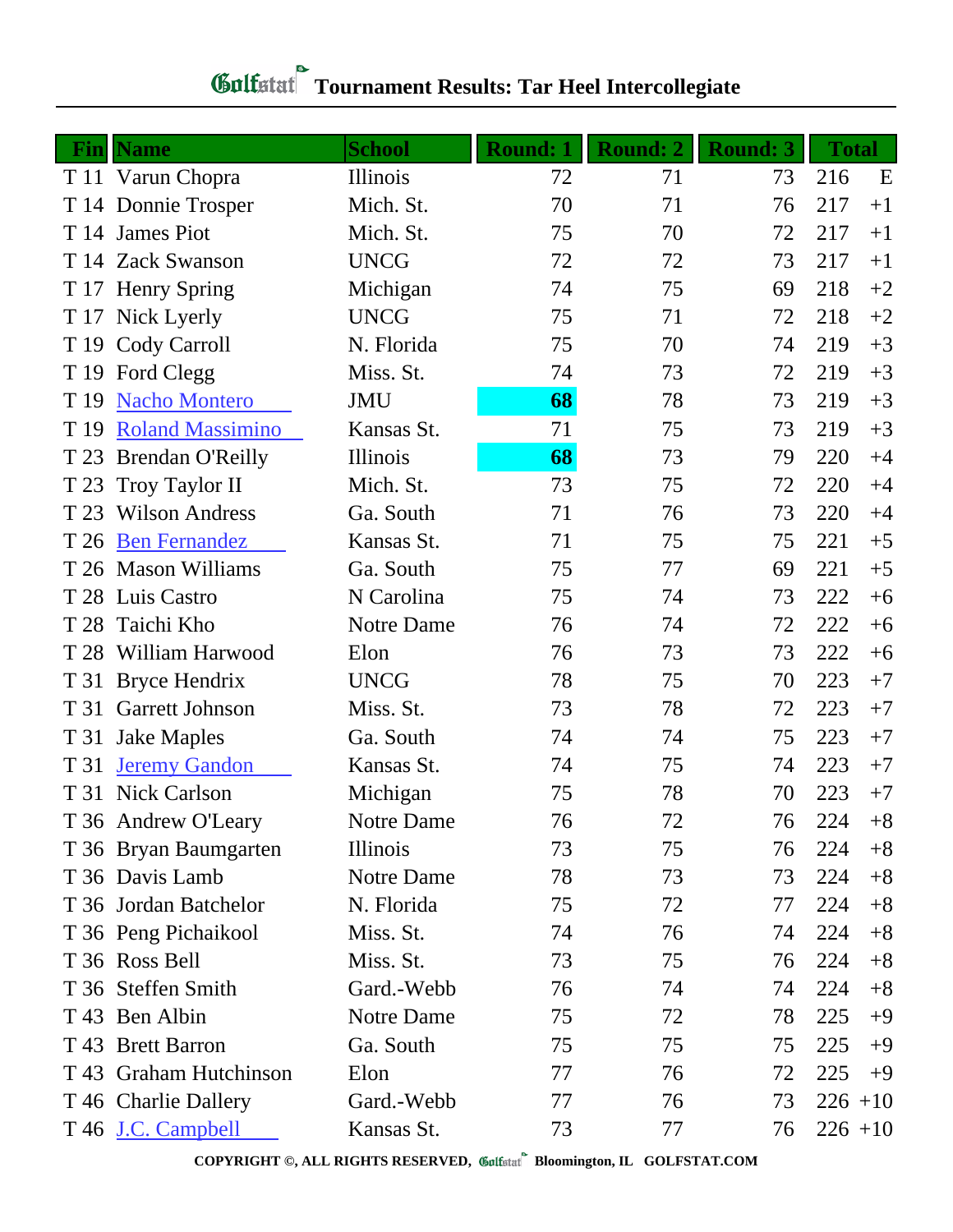| Gulfstat Tournament Results: Tar Heel Intercollegiate |
|-------------------------------------------------------|

|      | <b>Fin</b> Name           | <b>School</b> | <b>Round: 1</b> | <b>Round: 2</b> | <b>Round: 3</b> | <b>Total</b> |
|------|---------------------------|---------------|-----------------|-----------------|-----------------|--------------|
|      | T 46 Jonathan Brightwell  | <b>UNCG</b>   | 75              | 79              | 72              | $226 + 10$   |
|      | T 46 Nick Schlickenrieder | <b>JMU</b>    | 75              | 77              | 74              | $226 + 10$   |
|      | T 50 Charlie Pilon        | Michigan      | 76              | 78              | 73              | $227 + 11$   |
| T 50 | <b>George Heath</b>       | <b>JMU</b>    | 74              | 79              | 74              | $227 + 11$   |
|      | T 50 Ryan Burnett         | N Carolina    | 80              | 75              | 72              | $227 + 11$   |
|      | T 50 Ryan Gerard          | N Carolina    | 73              | 76              | 78              | $227 + 11$   |
|      | T 50 Tommy Kuhl           | Illinois      | 79              | 73              | 75              | $227 + 11$   |
| T 55 | <b>Andrew Alligood</b>    | N. Florida    | 79              | 76              | 73              | $228 + 12$   |
|      | T 55 Benjamin Nelson      | Miss. St.     | 74              | 79              | 75              | $228 + 12$   |
| T 55 | <b>Ryan Cox</b>           | <b>JMU</b>    | 78              | 76              | 74              | $228 + 12$   |
| T 55 | <b>Walker Cress</b>       | <b>JMU</b>    | 79              | 73              | 76              | $228 + 12$   |
| T 59 | <b>Brent</b> Ito          | Michigan      | 76              | 73              | 80              | $229 + 13$   |
|      | T 59 Preyer Fountain      | N Carolina    | 80              | 75              | 74              | $229 + 13$   |
|      | T 59 Quade Lukes          | Elon          | 78              | 79              | 72              | $229 + 13$   |
|      | T 62 Dawson Daniels       | Elon          | 74              | 81              | 75              | $230 + 14$   |
|      | T 62 Michael Mattiace     | N. Florida    | 79              | 73              | 78              | $230 + 14$   |
|      | T 64 Andrew Walker        | Mich. St.     | 77              | 72              | 82              | $231 + 15$   |
|      | T 64 Avery Price          | Ga. South     | 74              | 78              | 79              | $231 + 15$   |
|      | T 64 Ben Dunne            | Michigan      | 80              | 78              | 73              | $231 + 15$   |
|      | T 64 Blake McShea         | <b>UNCW</b>   | 75              | 77              | 79              | $231 + 15$   |
|      | T 68 Andy Yang            | Gard.-Webb    | 77              | 78              | 77              | $232 + 16$   |
|      | T 68 Grant Powell         | <b>UNCG</b>   | 80              | 79              | 73              | $232 + 16$   |
|      | T 68 Mason Elmore         | N Carolina    | 79              | 75              | 78              | $232 + 16$   |
|      | T 68 Reese McFarlane      | <b>UNCW</b>   | 76              | 76              | 80              | $232 + 16$   |
|      | T 72 Patrick Sullivan     | Michigan      | 79              | 79              | 75              | $233 + 17$   |
|      | T 72 Tripp Summerlin      | <b>UNCW</b>   | 77              | 74              | 82              | $233 + 17$   |
|      | T 74 Alex Jamieson        | Notre Dame    | 82              | 77              | 75              | $234 + 18$   |
|      | T 74 Luke Armbrust        | Illinois      | 75              | 78              | 81              | $234 + 18$   |
|      | T 74 Noah Gillard         | Illinois      | 75              | 78              | 81              | $234 + 18$   |
|      | T 74 Patrick Wu           | Gard.-Webb    | 79              | 74              | 81              | $234 + 18$   |
|      | 78 Stephen Saleeby        | <b>UNCW</b>   | 80              | 75              | 80              | $235 + 19$   |
| 79   | Jonathan Henry            | Gard.-Webb    | 81              | 78              | 78              | $237 + 21$   |
|      | 80 Zach Rosendale         | Mich. St.     | 81              | 76              | 81              | $238 + 22$   |
|      | 81 Devin Deogun           | Mich. St.     | 81              | 85              | 75              | $241 + 25$   |
|      | T 82 Tailin Song          | N Carolina    | 85              | 82              | 75              | $242 + 26$   |